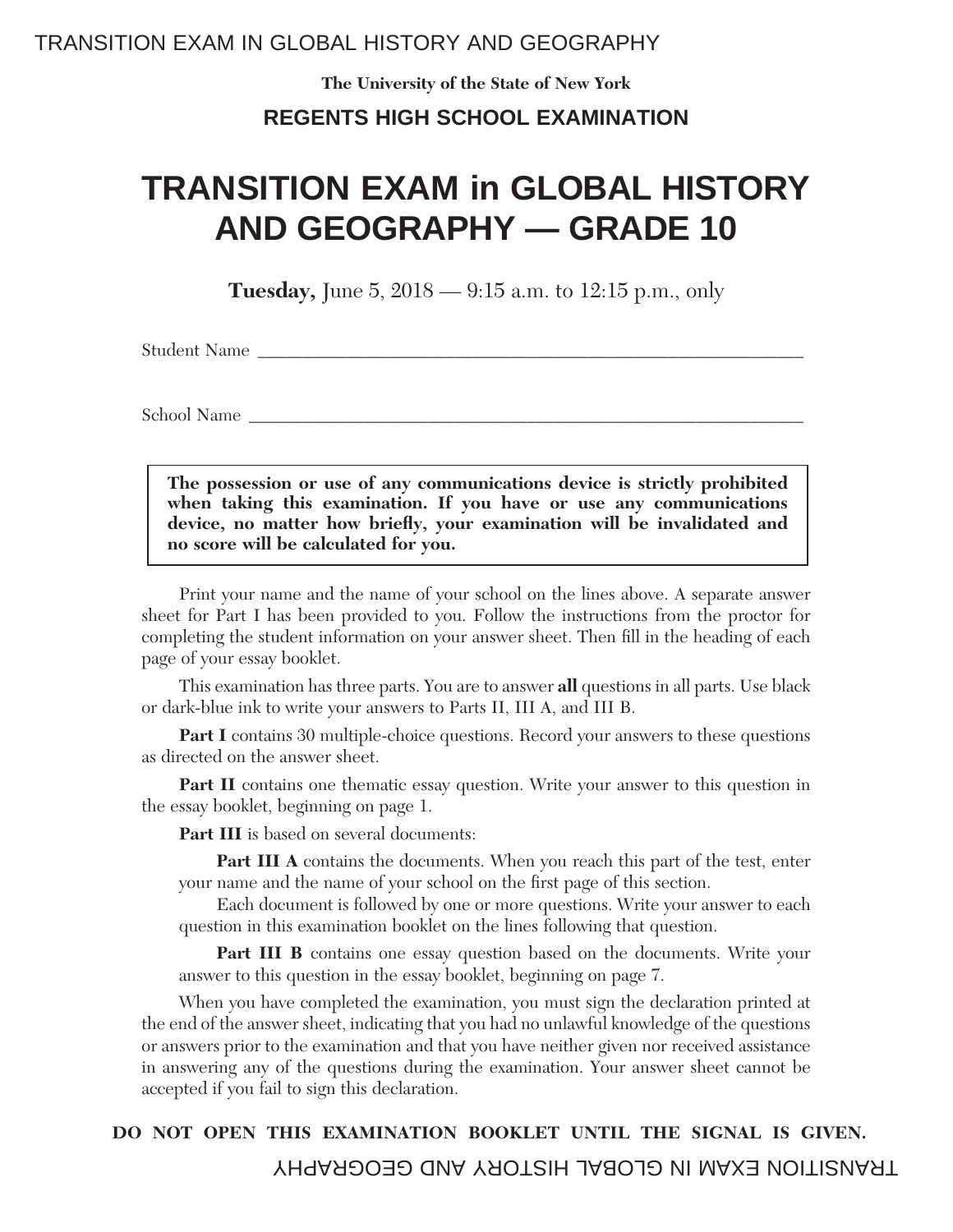## **Part I**

## **Answer all questions in this part.**

*Directions* (1–30): For each statement or question, record on your separate answer sheet the *number* of the word or expression that, of those given, best completes the statement or answers the question.

Base your answer to question 1 on the time line below and on your knowledge of social studies.

| 1697 | Spain cedes the western third of Hispaniola to France                            |
|------|----------------------------------------------------------------------------------|
| 1791 | Toussaint L'Ouverture leads rebellion of slaves and free blacks                  |
| 1794 | Jacobin government in France declares an end to slavery in all French colonies   |
| 1797 | Toussaint L'Ouverture assumes command of French armies in Saint Domingue (Haiti) |
| 1802 | 20,000 French troops arrive in Saint Domingue to reclaim French authority        |
| 1803 | Withdrawal of the last French troops                                             |
| 1804 | Haitian Declaration of Independence                                              |
|      |                                                                                  |

1 In the early 1800s, the French government took action in Saint Domingue (Haiti) to

- (1) protect investments in French colonies in the Americas
- (2) safeguard King Louis XVI's government
- (3) return enslaved blacks to Africa
- (4) support Toussaint L'Ouverture's rebellion
- 2 Which feature is shown on a political map?
	- $(1)$  climate  $(3)$  boundaries
	- (2) languages spoken (4) mineral deposits
- should do when considering primary source 3 Which action best represents what a historian evidence about a historical event?
	- (1) reject the use of eyewitness accounts
	- (2) take into account different points of view
	- (3) emphasize the importance of religious values
	- (4) accept summaries written by journalists
- 4 The Scientific Revolution popularized the idea that
	- (1) understanding is the result of observation and experimentation
	- (2) Earth is the center of the solar system
	- (3) church doctrine should be the source of new ideas
	- (4) scientific research should be supervised by political authorities

Base your answer to question 5 on the passage below and on your knowledge of social studies.

. . .The Irish Potato Famine left as its legacy deep and lasting feelings of bitterness and distrust toward the British. Far from being a natural disaster, many Irish were convinced that the famine was a direct outgrowth of British colonial policies. In support of this contention, they noted that during the famine's worst years, many Anglo-Irish estates continued to export grain and livestock to England.

 $-$  Digital History, University of Houston

- 5 Which conclusion about Irish views on the potato famine is best supported by this passage?
	- (1) The Irish potato famine resulted in several natural disasters.
	- (2) The exporting of grain overseas was the sole cause of the Irish potato famine.
	- (3) British colonial policies worsened the effects of the Irish potato famine.
	- (4) Ireland did not produce any grain and livestock during the Irish potato famine.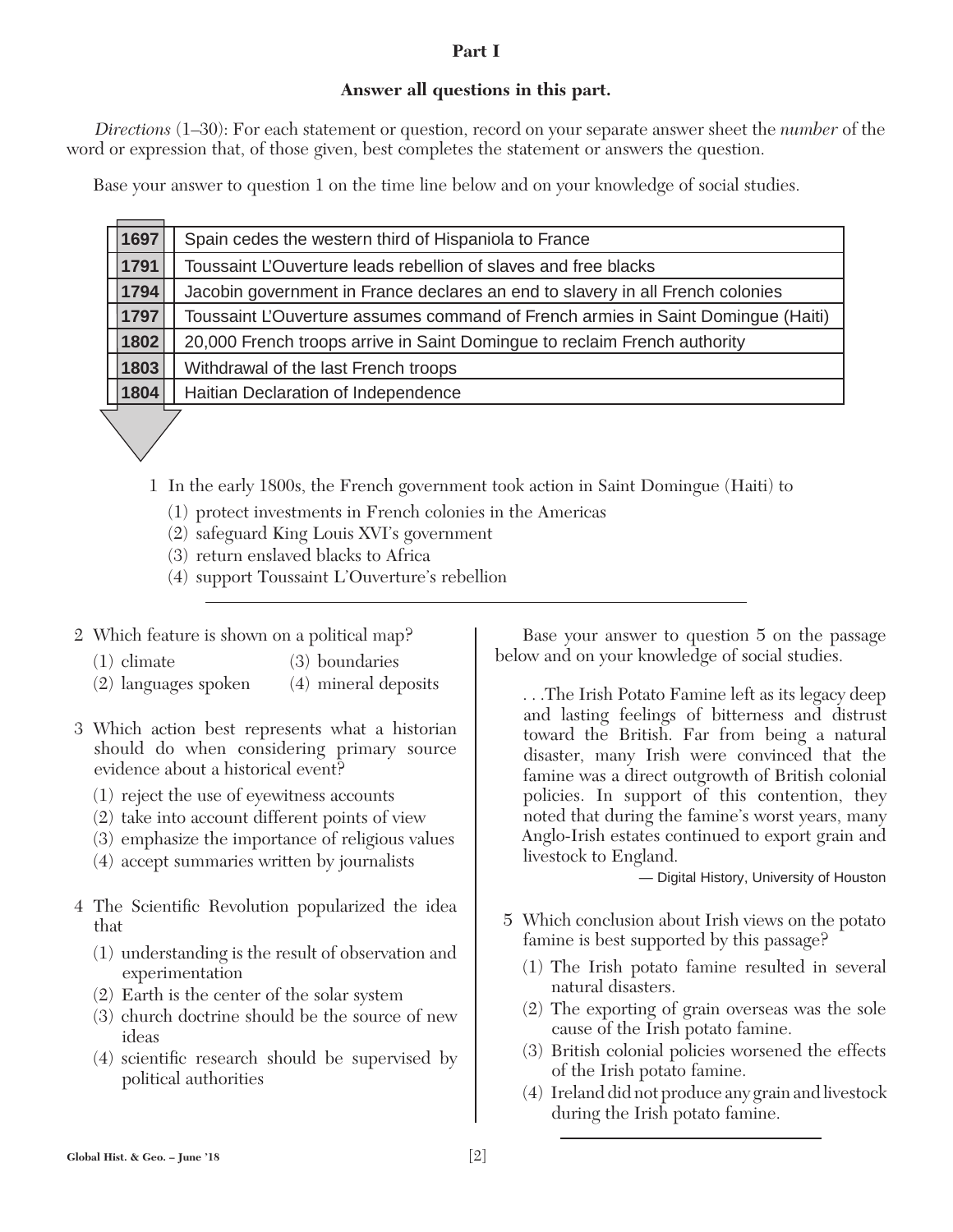- von Bismarck is to unification of
	- (1) Venezuela (3) France
	- (2) Germany (4) Serbia
- 7 Social Darwinism and the ideas expressed in the "White Man's Burden" were used by Europeans to justify their policies of
	- $(1)$  pacifism  $(3)$  isolationism
	- (2) communism (4) imperialism

Base your answer to question 8 on the passage below and on your knowledge of social studies.

 nations had added almost 10 million square . . .As late as the 1870s, only 10% of the continent was under direct European control, with Algeria held by France, the Cape Colony and Natal (both in modern South Africa) by Britain, and Angola by Portugal. And yet by 1900, European miles of Africa—one-fifth of the land mass of the globe—to their overseas colonial possessions. Europeans ruled more than 90% of the African continent. . . .

- Saul David, "Slavery and the 'Scramble for Africa,' " BBC British History in Depth

- 8 Which event most directly influenced the change referred to in this passage?
	- (1) outbreak of the Boxer Rebellion
	- (2) meeting of the Berlin Conference
	- (3) signing of the Munich Pact
	- (4) collapse of the Ottoman Empire
- 9 Building factories and infrastructure
- • Outlawing the wearing of veils by women and fezzes by men
- Modernizing education and government
- Replacing Arabic script with Latin alphabet

Under the rule of which leader did these changes occur?

- (1) Emperor Meiji
- (2) Kemal Atatürk
- (3) Jiang Jieshi (Chiang Kai-shek)
- (4) Benito Mussolini

6 Camillo di Cavour is to unification of Italy as Otto  $\parallel$  10 Which heading best completes the partial outline below?

I. \_\_\_\_\_\_\_\_\_\_\_\_\_\_\_\_\_\_\_\_\_\_\_\_\_\_\_\_\_\_\_\_\_\_\_

- A. Alexander Kerensky's provisional government is toppled.
- B. Vladimir Lenin comes to power.
- C. Czar Nicholas II is executed.
- D. Civil war breaks out.
- (1) Causes of the Russo-Japanese War
- (2) Outcomes of the Congress of Vienna
- (3) Results of the Versailles Treaty
- (4) Effects of the Bolshevik Revolution

Base your answer to question 11 on the chart below and on your knowledge of social studies.

| <b>Population Figures for Ukraine</b> |            |  |
|---------------------------------------|------------|--|
| 1926                                  | 31,195,000 |  |
| 1939                                  | 28,111,000 |  |
| Change                                | $-9.9%$    |  |

- 11 What is a key reason for the shift in the Ukrainian population between 1926 and 1939?
	- (1) Stalin's policies of collectivization and forced famine
	- (2) establishment of a Jewish homeland in British Palestine
	- (3) spread of influenza throughout the Soviet Union
	- (4) Russia's involvement in World War I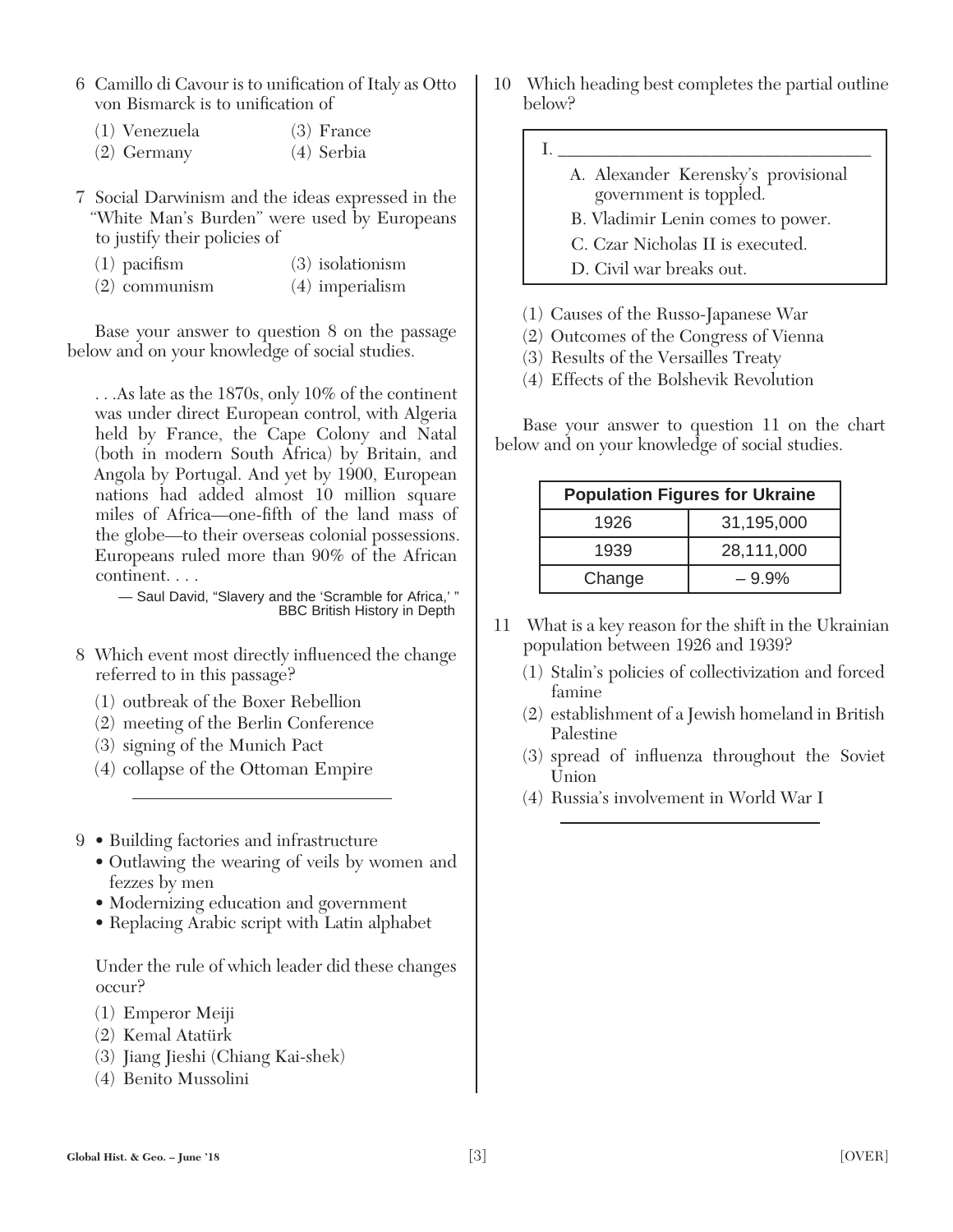- 12 The term *totalitarianism* can best be defined as the
	- (1) belief that change and progress are beneficial
	- (2) practice of using faith and religious doctrine to maintain followers
	- (3) idea that all aspects of life are controlled by the state
	- (4) method for privatizing industry and property

Base your answer to question 13 on the excerpt below and on your knowledge of social studies.

 with the military program and the drive for when he characterized the industry as the describing its development as important to "national economy, national defense and the . . .It is inevitable, perhaps, that the present activity in Japanese shipping should be linked expansion both on the mainland of Asia and in the waters to the south. Witness the recent statement of the Japanese Minister of Communications, "vanguard [trailblazers] of advancing Japan," improvement of the country's international accounts.". . .

— Catherine Porter, "Shipping the 'Vanguard of Advancing Japan,' " *Far Eastern Survey,*  February 3, 1937

- 13 Based on this excerpt, which conclusion is most valid?
	- (1) Japanese military and industrial needs were tied to expansion.
	- $(2)$  Development of shipping was not a high priority for Japan.
	- (3) Most Japanese needs were being satisfied by existing resources.
	- (4) Japan's island position promoted the fishing industry.
- most closely associated with Chamberlain's 14 Neville Chamberlain visited Munich in 1938 to negotiate the fate of Sudetenland. Which policy is action?
	- (1) appeasement (3) reparations
		-
	- (2) nonalignment (4) colonialism
- 15 The Truman Doctrine and the Marshall Plan were established to
	- (1) put down the Hungarian Revolution
	- (2) contain communism
	- (3) end the Soviet blockade of Berlin
	- (4) destroy the North Atlantic Treaty Organization (NATO)
- 16 What is one of the primary differences between a market economy and a command economy?
	- (1) A command economy has less government control.
	- (2) A command economy offers more consumer choices.
	- (3) A market economy has less private ownership.
	- (4) A market economy has more business competition.
- 17 Which two nations were created as a result of religious tensions?
	- (1) India and Pakistan (3) Brazil and Colombia
	- $(2)$  Israel and Egypt  $(4)$  Vietnam and Burma
- 18 In Cambodia, Pol Pot and the Khmer Rouge modeled their agrarian society on
	- (1) Mao Zedong's Great Leap Forward in China
	- (2) Leonid Brezhnev's doctrine of détente
	- (3) Mohandas Gandhi's Quit India program
	- (4) Lech Walesa's Solidarity movement in Poland
- 19 One way in which Mikhail Gorbachev of the Soviet Union and F. W. de Klerk of South Africa are similar is that each leader
	- (1) sought to increase his country's nuclear arsenal
	- (2) pursued a foreign policy of isolation from the rest of the world
	- (3) initiated reforms that led to significant political change
	- (4) opposed the presence of international observers during elections in his country
- 20 Which global problem is best illustrated by the late 20th-century conflicts in Rwanda, Kosovo, and Sudan?
	- (1) violation of human rights
	- (2) proliferation of chemical weapons
	- (3) disagreement over national borders
	- (4) lack of water resources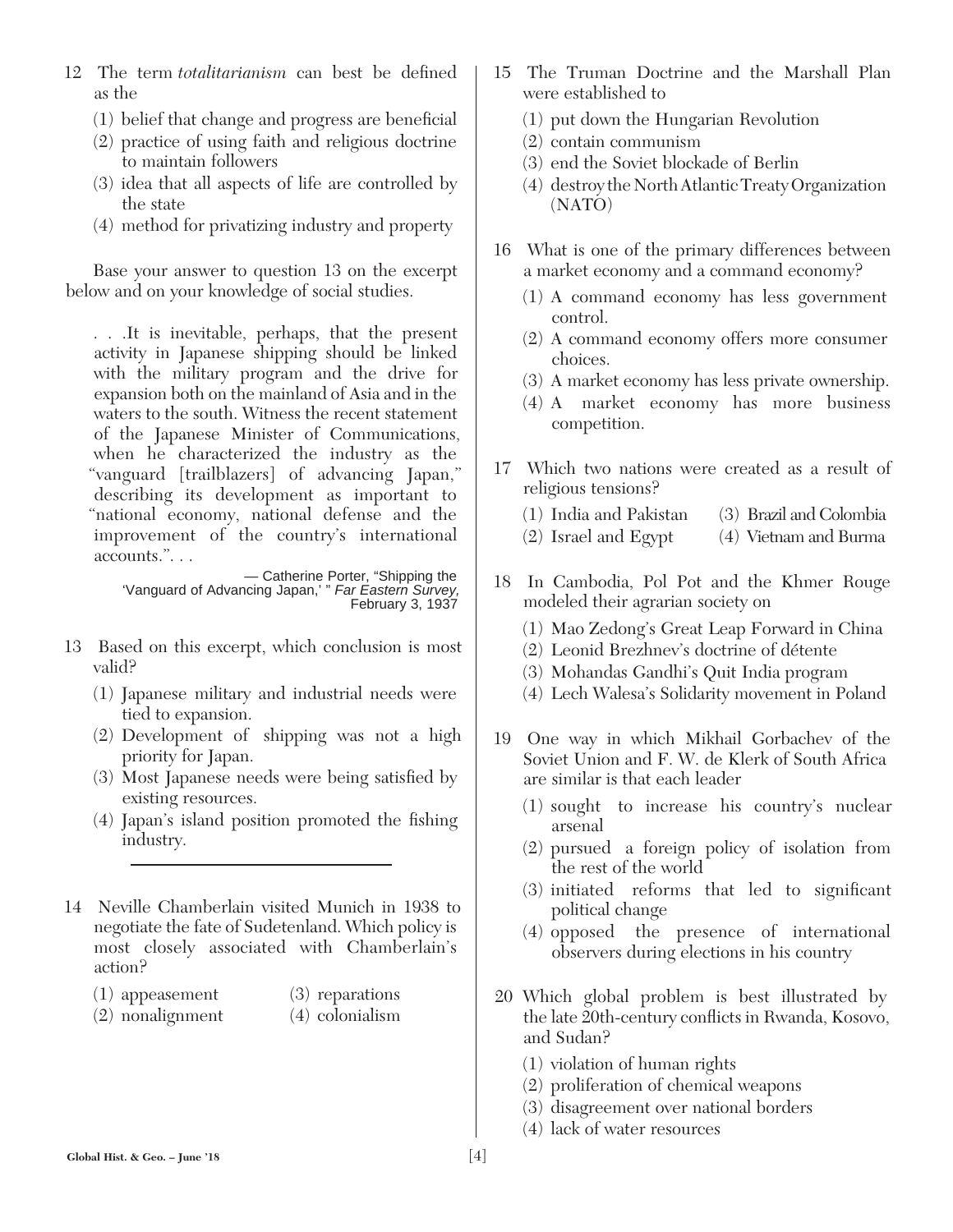- 21 From a Mexican perspective, what was one argument against adopting the North American Free Trade Agreement (NAFTA)?
	- (1) Mexican industries would be able to increase their exports to the United States.
	- (2) Greater economic cooperation would enhance democratic reform in Mexico.
	- States would grow more slowly than the (3) The economies of Canada and the United economy of Mexico.
	- (4) Mexican farmers might be put out of work because United States farmers would be able to produce food at much lower costs.

Base your answer to question 22 on the passage below and on your knowledge of social studies.

Mention Africa in polite company, and those around you may grimace, shake their heads sadly, and profess sympathy. Oh, all those wars! Those diseases! Those dictators!

Naturally, that attitude infuriates Africans themselves, since the conventional view of Africa as a genocide inside a failed state inside a dictatorship is, in fact, wrong. . . .

The bane [misfortune] of Africa is war, but the number of conflicts has dwindled. Most of the murderous dictators like Idi Amin of Uganda are gone, and we're seeing the rise of skilled technocrats who accept checks on their power and don't regard the treasury as their private piggy bank. The Rwandan cabinet room is far more high-tech than the White House cabinet room, and when you talk to leaders like Ellen Johnson Sirleaf of Liberia, you can't help wondering about investing in Liberian stocks. . . .

— Nicholas d. Kristof, *New York Times, Upfront Magazine,*  April 19, 2010 (adapted)

- 22 Which statement is best supported by this passage?
	- (1) The number of wars in Africa has grown.
	- (2) African countries lack skilled technocrats.
	- (3) Dictatorships are on the rise in Africa.
	- (4) Some positive political changes are taking place in Africa.

Base your answers to questions 23 and 24 on the chart below and on your knowledge of social studies.

## **Population Trends in China 1990 to 2003**

| Year | % of Population<br>in Urban Areas | % of Population<br>in Rural Areas |
|------|-----------------------------------|-----------------------------------|
| 1990 | 26.41                             | 73.59                             |
| 1991 | 26.94                             | 73.06                             |
| 1992 | 27.46                             | 72.54                             |
| 1993 | 27.99                             | 72.01                             |
| 1994 | 28.51                             | 71.49                             |
| 1995 | 29.04                             | 70.96                             |
| 1996 | 30.48                             | 69.52                             |
| 1997 | 31.91                             | 68.09                             |
| 1998 | 33.35                             | 66.65                             |
| 1999 | 34.78                             | 65.22                             |
| 2000 | 36.22                             | 63.78                             |
| 2001 | 37.66                             | 62.34                             |
| 2002 | 39.09                             | 60.91                             |
| 2003 | 40.53                             | 59.47                             |

— Chinese Government's Official Web Portal

- 23 Which factor in China is the most likely cause of the population trend shown in this chart?
	- (1) famine due to the establishment of communes
	- (2) employment opportunities
	- (3) spread of disease
	- (4) one-child policy
- 24 Which potential problem is faced by the government of China due to the trend shown in this chart?
	- (1) a shortage of recruits for the military
	- (2) declining labor supply in cities
	- (3) a growing percentage of the population living in rural areas
	- (4) overcrowding in urban areas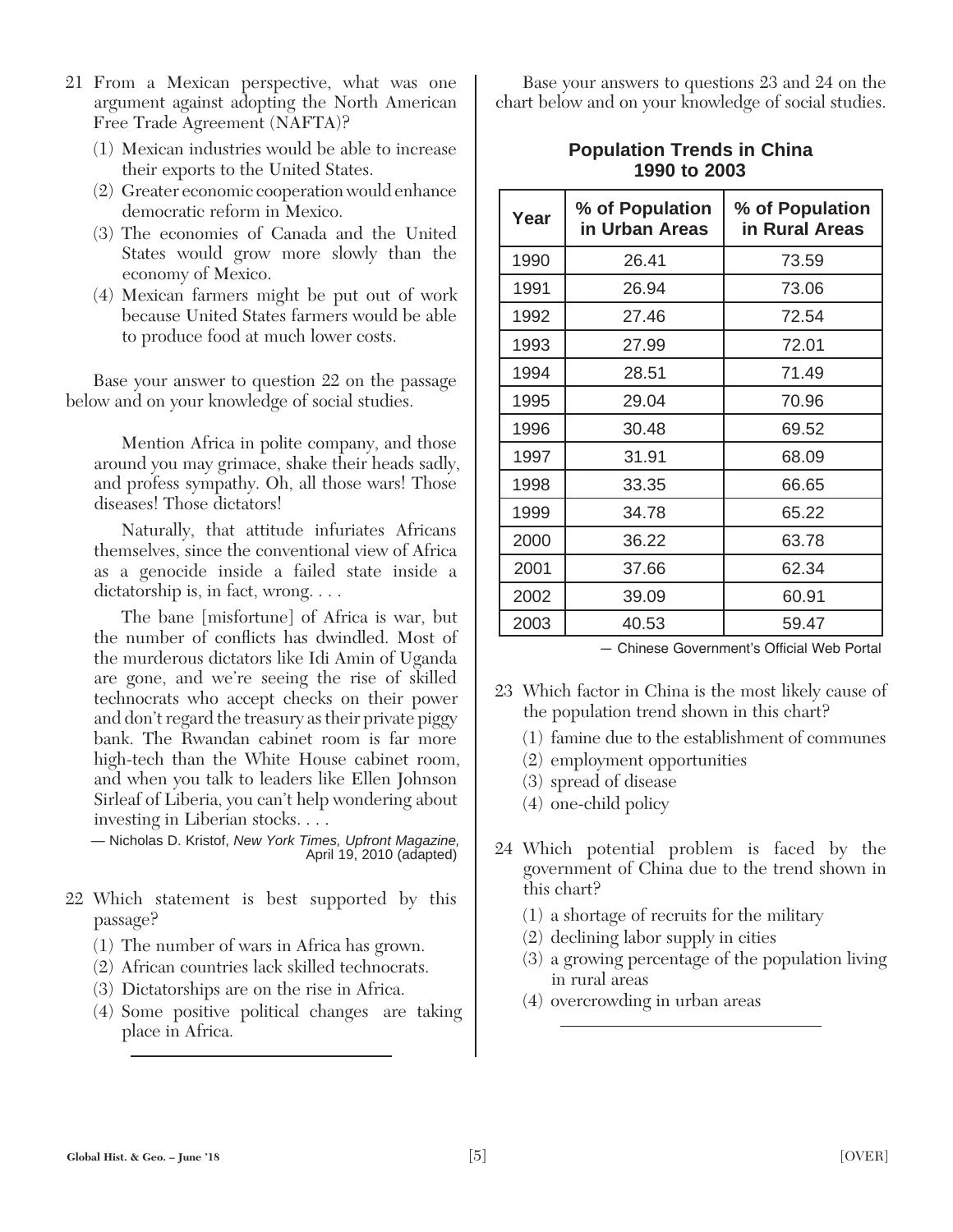Base your answer to question 25 on the map below and on your knowledge of social studies.



Source: Foreign Policy Association online, January 13, 2012 (adapted)

- 25 Based on the information shown on this map, the term *Arab Spring* can be defined as
	- (1) regional protests against government leaders
	- (2) a geopolitical alliance for North African and West Asian countries
	- (3) public support for military crackdowns
	- (4) terrorist attacks conducted by al-Qaeda
- 26 Locke and Rousseau, as writers during the Enlightenment, expanded the concept of
	- $(1)$  total war  $(3)$  natural law
	- (2) self-sufficiency (4) divine right
- 27 Simón Bolívar, Ho Chi Minh, and Jomo Kenyatta are significant historical figures because they all
	- (1) instituted theocratic reforms
	- (2) formed international peacekeeping alliances
	- (3) established worldwide trade networks
	- (4) led independence movements
- 28 The purpose of Lenin's New Economic Policy in the Soviet Union and Deng's Four Modernizations in China was to
	- (1) eliminate elements of a free-market economy
	- (2) establish isolationist policies
	- (3) improve agricultural and industrial production
	- (4) discourage investments by foreigners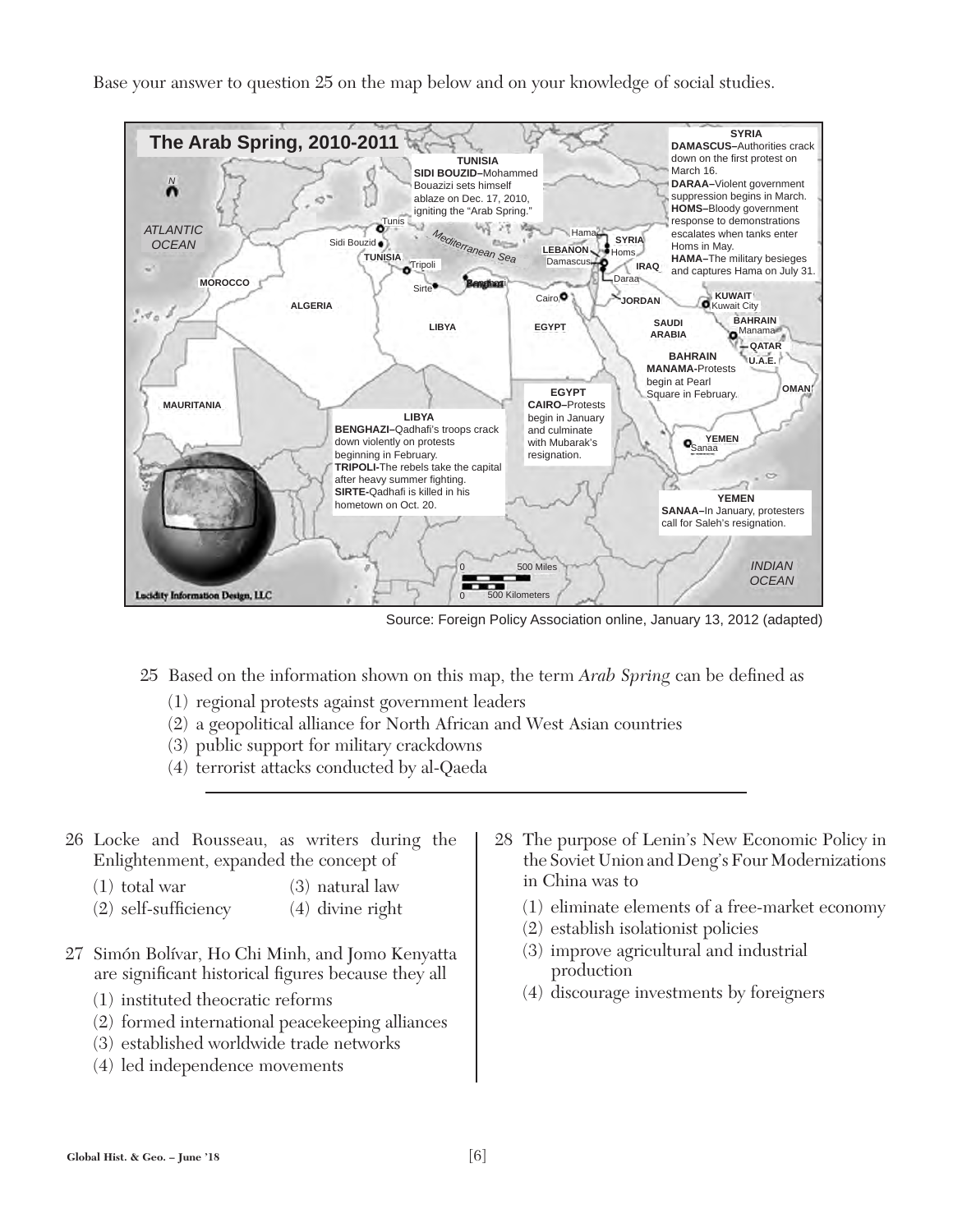Base your answers to questions 29 and 30 on the excerpts below and on your knowledge of social studies.

| Immediately after the publication of the<br>present decree, all suspects within the territory<br>of the Republic and still at large, shall be<br>placed in custody.<br>The following are deemed suspects:<br>-those who, by their conduct, associations,<br>comments, or writings have shown themselves<br>partisans [supporters] of tyranny or federalism | Anyone who, by speech, writing, or any other<br>act, uses or exploits the wounds of the National<br>Tragedy to harm the institutions of the<br>Democratic and Popular Republic of Algeria,<br>to weaken the state, or to undermine the<br>good reputation of its agents who honorably<br>served it, or to tarnish the image of Algeria<br>internationally, shall be punished by three to<br>five years in prison and a fine of 250,000 to |
|------------------------------------------------------------------------------------------------------------------------------------------------------------------------------------------------------------------------------------------------------------------------------------------------------------------------------------------------------------|-------------------------------------------------------------------------------------------------------------------------------------------------------------------------------------------------------------------------------------------------------------------------------------------------------------------------------------------------------------------------------------------------------------------------------------------|
| and enemies of liberty;                                                                                                                                                                                                                                                                                                                                    | 500,000 dinars.                                                                                                                                                                                                                                                                                                                                                                                                                           |
| - Law of Suspects, France, 1793                                                                                                                                                                                                                                                                                                                            | - Decree Implementing the Charter for Peace and<br>National Reconciliation, Algeria, 2006                                                                                                                                                                                                                                                                                                                                                 |

29 Both of these excerpts reflect an intent to

| $(1)$ support human rights     | $(3)$ eliminate dissent |
|--------------------------------|-------------------------|
| $(2)$ limit government's power | (4) expand democracy    |

30 According to the Algerian Decree, people may be punished for harming or weakening Algeria's

| $(1)$ trade | $(3)$ religion |
|-------------|----------------|
|-------------|----------------|

 $(2)$  media (4) government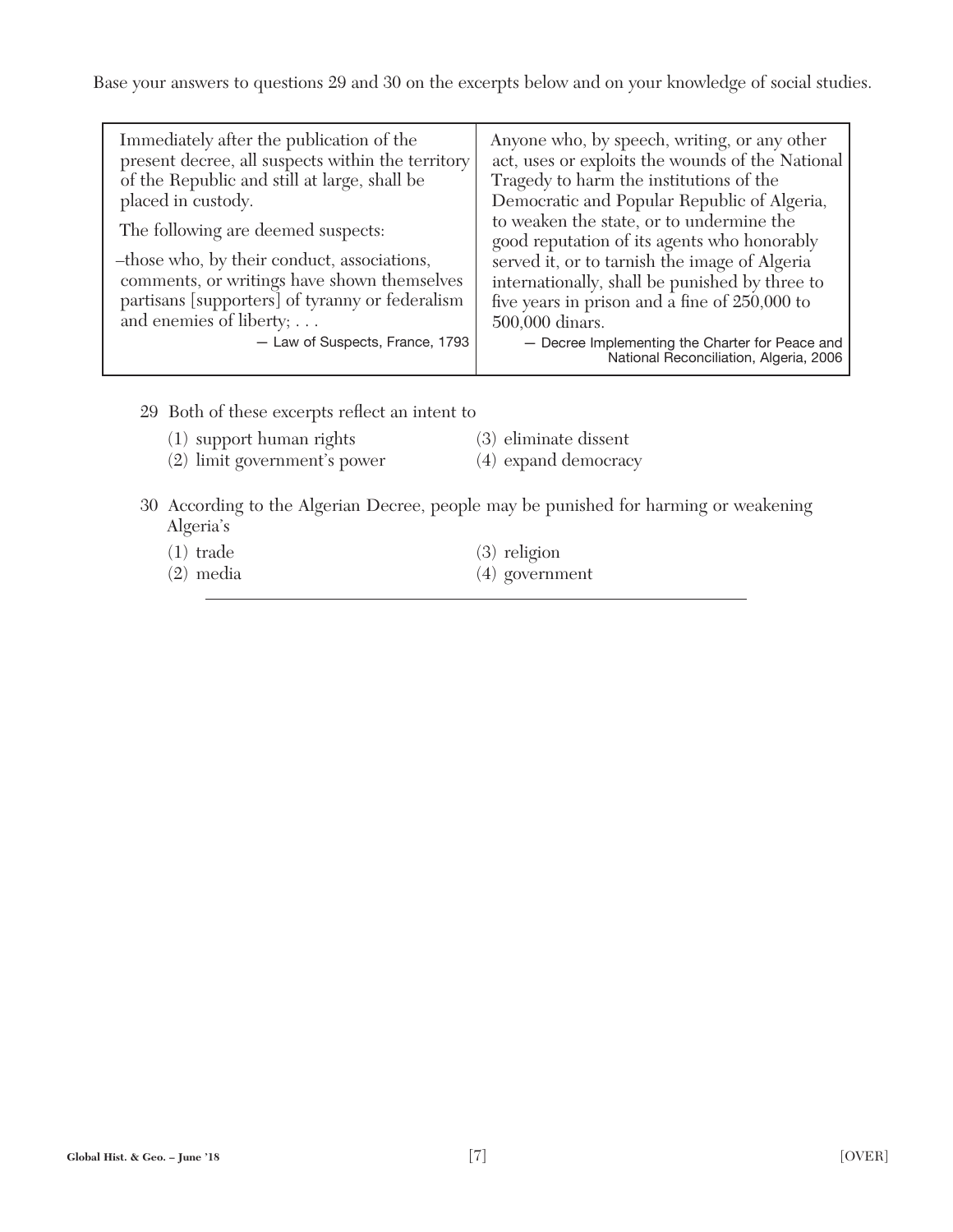**Answers to the essay questions are to be written in the separate essay booklet.** 

**In developing your answer to Part II, be sure to keep these general definitions in mind:** 

- **(a) describe means "to illustrate something in words or tell about it"**
- **(b) discuss means "to make observations about something using facts, reasoning, and argument; to present in some detail"**

## **Part II**

## **THEMATIC ESSAY QUESTION**

*Directions:* Write a well-organized essay that includes an introduction, several paragraphs addressing the task below, and a conclusion.

## **Theme: Culture and Intellectual Life**

Intellectuals, philosophers, and leaders have often recorded their ideas in written works. These ideas have been used throughout history to guide societies and influence the course of national and regional development.

#### **Task:**

Select *two* intellectuals, philosophers, *and/or* leaders and a writing associated with that person and for *each* 

- Describe the historical circumstances surrounding this writing
- Describe a main idea found in this writing
- Discuss how this idea has influenced the development of a nation or region

You may use any intellectuals, philosophers, or leaders from your study of global history and geography. Some suggestions you might wish to consider include:

John Locke—*Two Treatises on Government*  Adam Smith—*Wealth of Nations*  Olympe de Gouges—*The Declaration of the Rights of Woman*  Karl Marx—*Communist Manifesto*  Theodor Herzl—*On the Jewish State*  Adolf Hitler—*Mein Kampf*  Elie Wiesel—*Night*  Mao Zedong—*Little Red Book*  Nelson Mandela—*Long Walk to Freedom* 

#### **You are** *no***t limited to these suggestions.**

## **Do** *not* **use any intellectual, philosopher, or leader from the United States in your answer.**

#### **Guidelines:**

#### **In your essay, be sure to**

- Develop all aspects of the task
- Support the theme with relevant facts, examples, and details
- • Use a logical and clear plan of organization, including an introduction and a conclusion that are beyond a restatement of the theme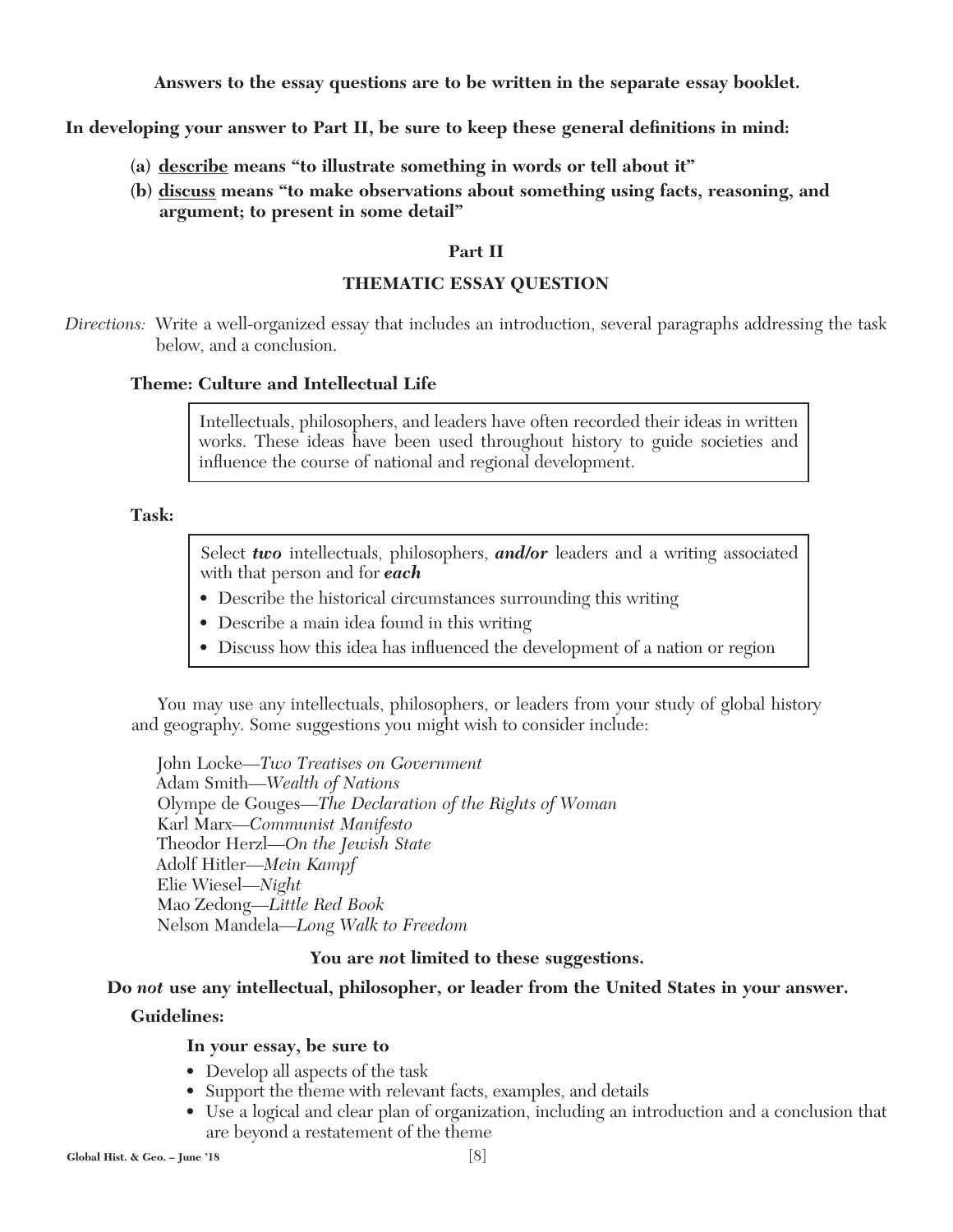## **Part III**

## **DOCUMENT-BASED QUESTION**

**This question is based on the accompanying documents. The question is designed to test your ability to work with historical documents. Some of these documents have been edited for the purposes of this question. As you analyze the documents, take into account the source of each document and any point of view that may be presented in the document. Keep in mind that the language used in a document may reflect the historical context of the time in which it was written.** 

## **Historical Context:**

Turning points are events that have changed the course of history and had an impact on multiple societies and regions. Some examples of turning points include the *Opium War,* the *Industrial Revolution,* and the *Cold War.* 

**Task:** Using the information from the documents and your knowledge of global history and geography, answer the questions that follow each document in Part A. Your answers to the questions will help you write the Part B essay in which you will be asked to

Select *two* turning points mentioned in the historical context and for *each* 

- Describe the historical circumstances surrounding this turning point
- Discuss the impact of this turning point on societies and/or regions

## **In developing your answers to Part III, be sure to keep these general definitions in mind:**

- **(a) describe means "to illustrate something in words or tell about it"**
- **(b) discuss means "to make observations about something using facts, reasoning, and argument; to present in some detail"**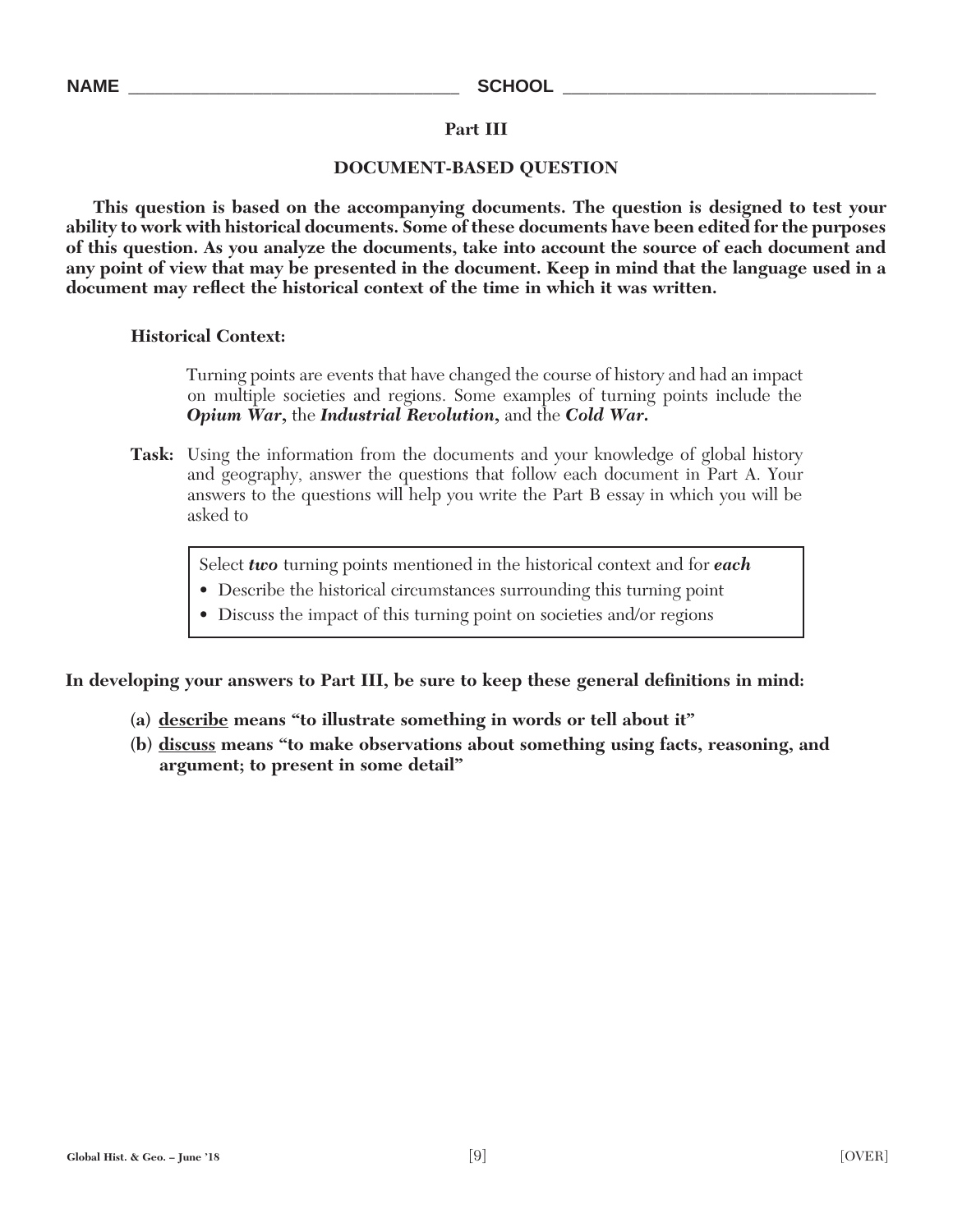## **Part A Short-Answer Questions**

*Directions*: Analyze the documents and answer the short-answer questions that follow each document in the space provided.

## **Document 1**

Two things happened in the eighteenth century that made it difficult for England to balance its trade with the East. First, the British became a nation of tea drinkers and the demand for Chinese tea rose astronomically [enormously]. It is estimated that the average London worker spent five percent of his or her total household budget on tea. Second, northern Chinese merchants began to ship Chinese cotton from the interior to the south to compete with the Indian cotton that Britain had used to help pay for its tea consumption habits. To prevent a trade imbalance, the British tried to sell more of their own products to China, but there was not much demand for heavy woolen fabrics in a country accustomed to either cotton padding or silk.

The only solution was to increase the amount of Indian goods to pay for these Chinese luxuries, and increasingly in the seventeenth and eighteenth centuries the item provided to China was Bengal opium. With greater opium supplies had naturally come an increase in demand and usage throughout the country, in spite of repeated prohibitions by the Chinese government and officials. The British did all they could to increase the trade: They bribed officials, helped the Chinese work out elaborate smuggling schemes to get the opium into China's interior, and distributed free samples of the drug to innocent victims. . . .

Source: "The Opium War and Foreign Encroachment," Asia for Educators, Columbia University

1 According to this excerpt from "The Opium War and Foreign Encroachment," what was *one* reason England sold opium to China? [1]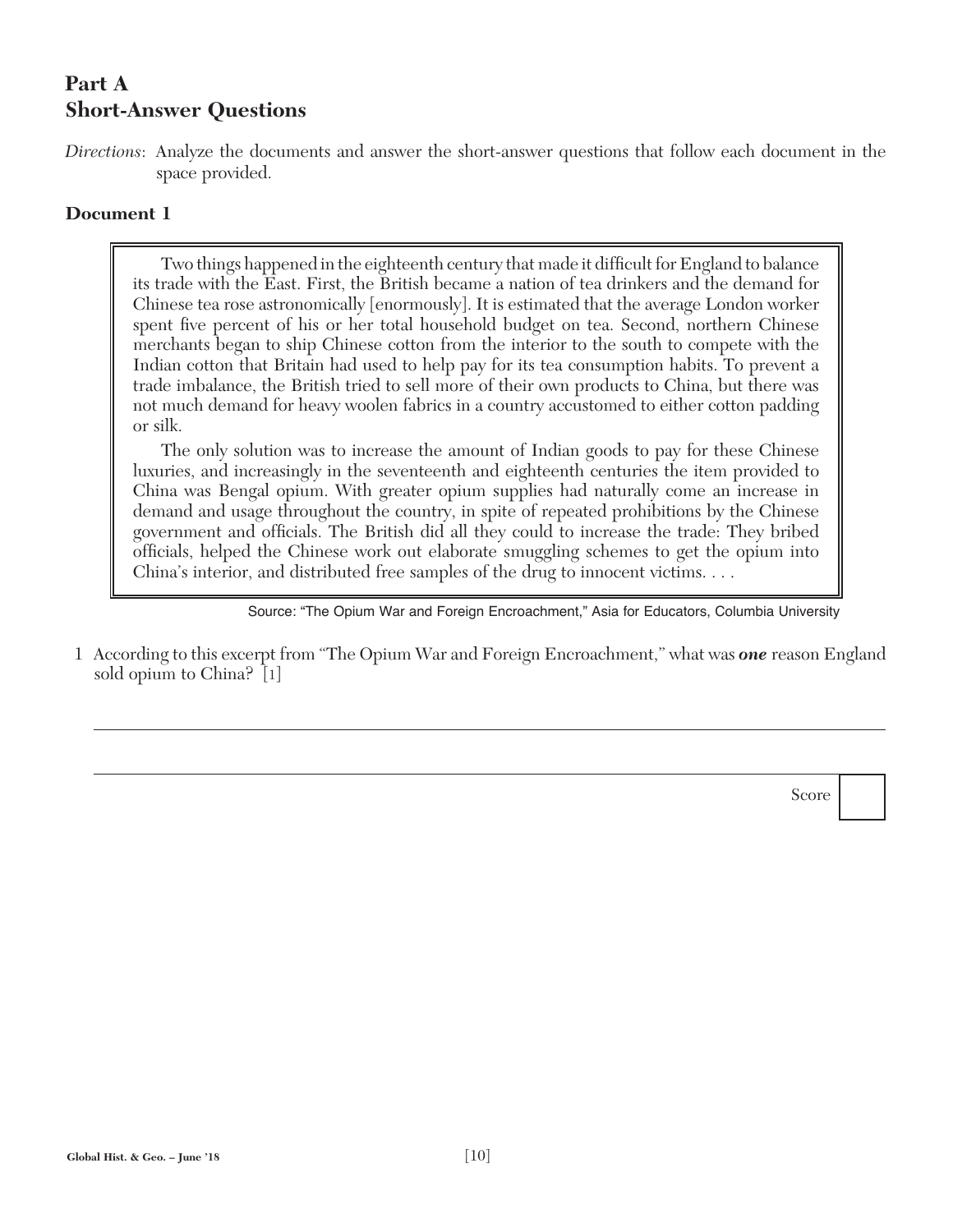## **Document 2**

Lin Tse-Hsü was appointed imperial commissioner by the Chinese emperor to address the issue of opium trade and consumption.

This is an instruction to foreigners of all nations:

Foreigners who trade in Canton have realized large profits. They can sell all the goods they have brought to China and purchase on short order any merchandise they wish to buy. Because of this fact, the number of ships that come to China to trade has increased from 50 or 60 in the old days to more than 150 in recent years. His Majesty the Emperor allows all of you to trade in China without discrimination, and his generosity has provided you with the opportunity to realize the profit you desire. If the trade is stopped, where will your profit come from? Moreover, tea and rhubarb are essential to foreigners' livelihood, and we have never begrudged [disapproved] the fact that year after year you have shipped these valuable products to your own countries. The favor we have bestowed upon you is very great indeed.

Feeling grateful for the favor you have received, you should at least observe our law and refrain from enriching yourselves by deliberately inflicting harm upon your benefactors. Why do you choose to ship to China opium which you yourselves do not consume in order not only to swindle people out of their money but also to endanger their very lives? You have used this evil thing to poison the Chinese people for dozens of years, and the amount of profit you have realized from this immoral trade must be very large indeed. This devilish conduct on your part not only stirs the indignation of mankind but is intolerable to Heaven as well.  $\dots$ 

Source: Lin Tse-Hsü, "A Message to Foreign Traders," March 18, 1839, *China in Transition: 1517–1911,*  Van Nostrand Reinhold Company

2 In this letter, what is *one* message against the opium trade in China that Lin Tse-Hsü is sending to foreign traders? [1]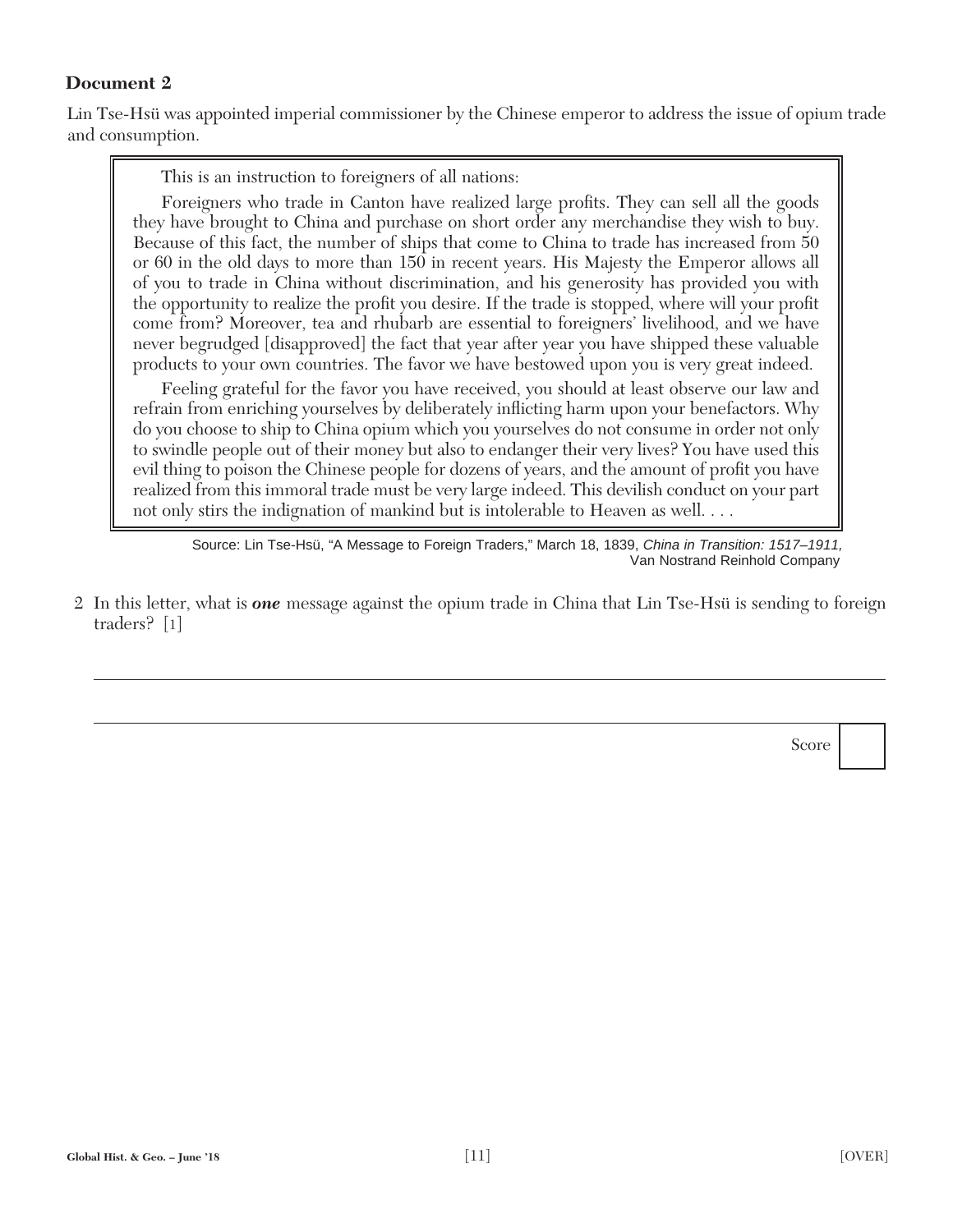. . .In the spring of 1840 twenty British warships and troop transports appeared off Canton to blockade the port. The Opium War began.

Although the war dragged on for nearly three years, English guns and troops eventually proved too much for the Chinese. Seizing Canton, Shanghai, and other ports, the English sent gunboats up the Yangtze River nearly to Nanking [Nanjing]. Toward the end of 1842, concluding that further fighting was useless, the Emperor Tao-kuang agreed to peace talks. . . .

Source: James I. Clark, *China, McDougal, Littell & Company, 1982* 

3*a* According to James I. Clark, what was *one* effect of the Opium War on China? [1]

Score

## **Document 3b**

## **Excerpts from the Treaty of Nanjing**

. . .*Article 2.* Determined the opening of five Chinese cities — Canton, Fuzhou, Xiamen, Ningbo, and Shanghai — to residence by British subjects and their families "for the purpose of carrying on their mercantile pursuits, without molestation [interference] or restraint." It also permitted the establishment of consulates in each of those cities.

*Article 3.* "The Island of Hong Kong to be possessed in perpetuity [forever]" by Victoria and her successors, and ruled as they "shall see fit."

*Article 4.* Payment of \$6 million by the Qing "as the value of the opium which was delivered up in Canton." . . .

Source: Jonathan D. Spence, *The Search for Modern China*, W. W. Norton & Company, 1991

3*b* What was *one* economic impact of the Treaty of Nanjing on China? [1]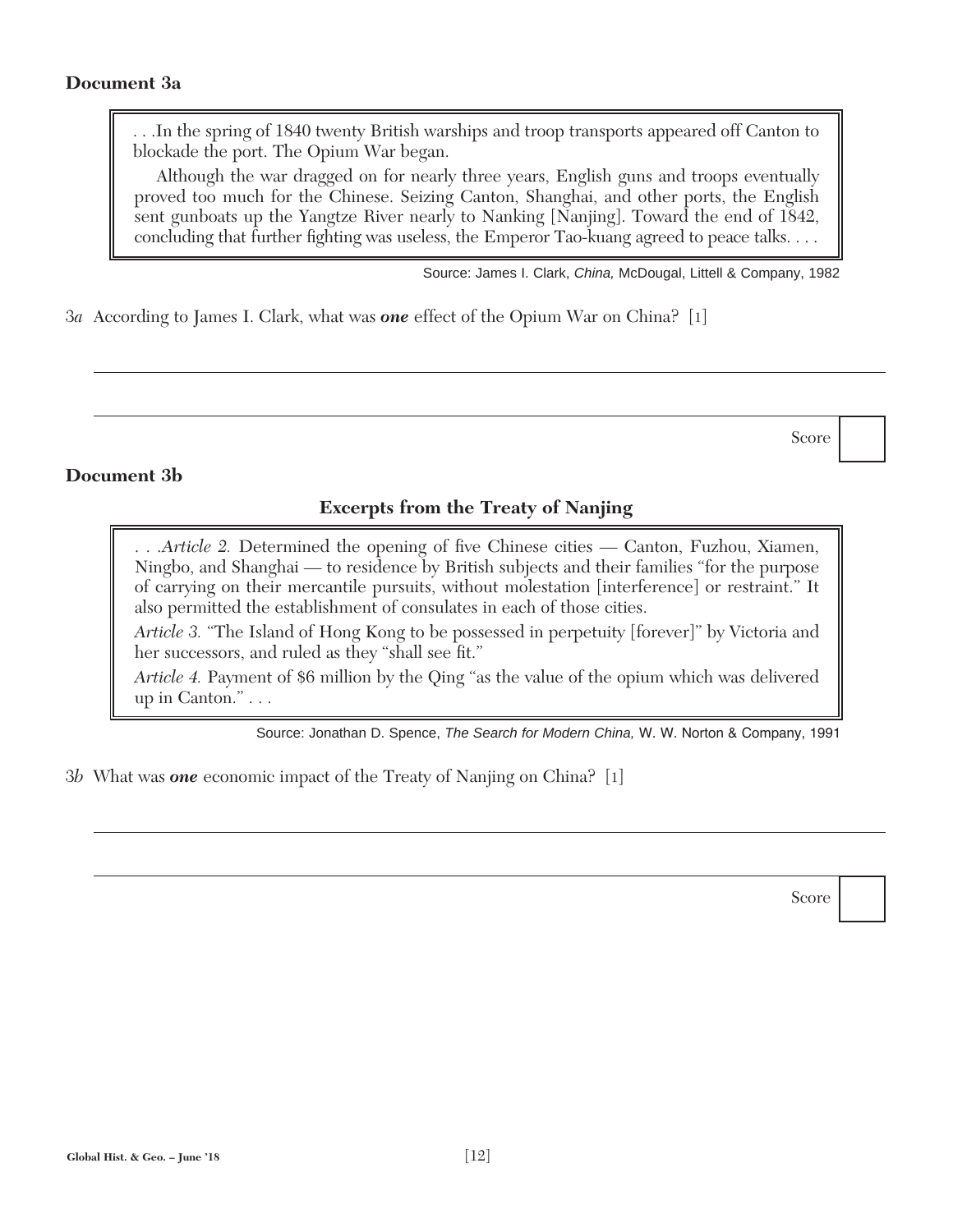## **Document 4**



Source: Philip Dorf, *Visualized Modern History, Oxford Book Company*, 1947

4 Based on the information in this drawing, state *one* way the shift from the domestic system to the factory system changed the way people worked. [1]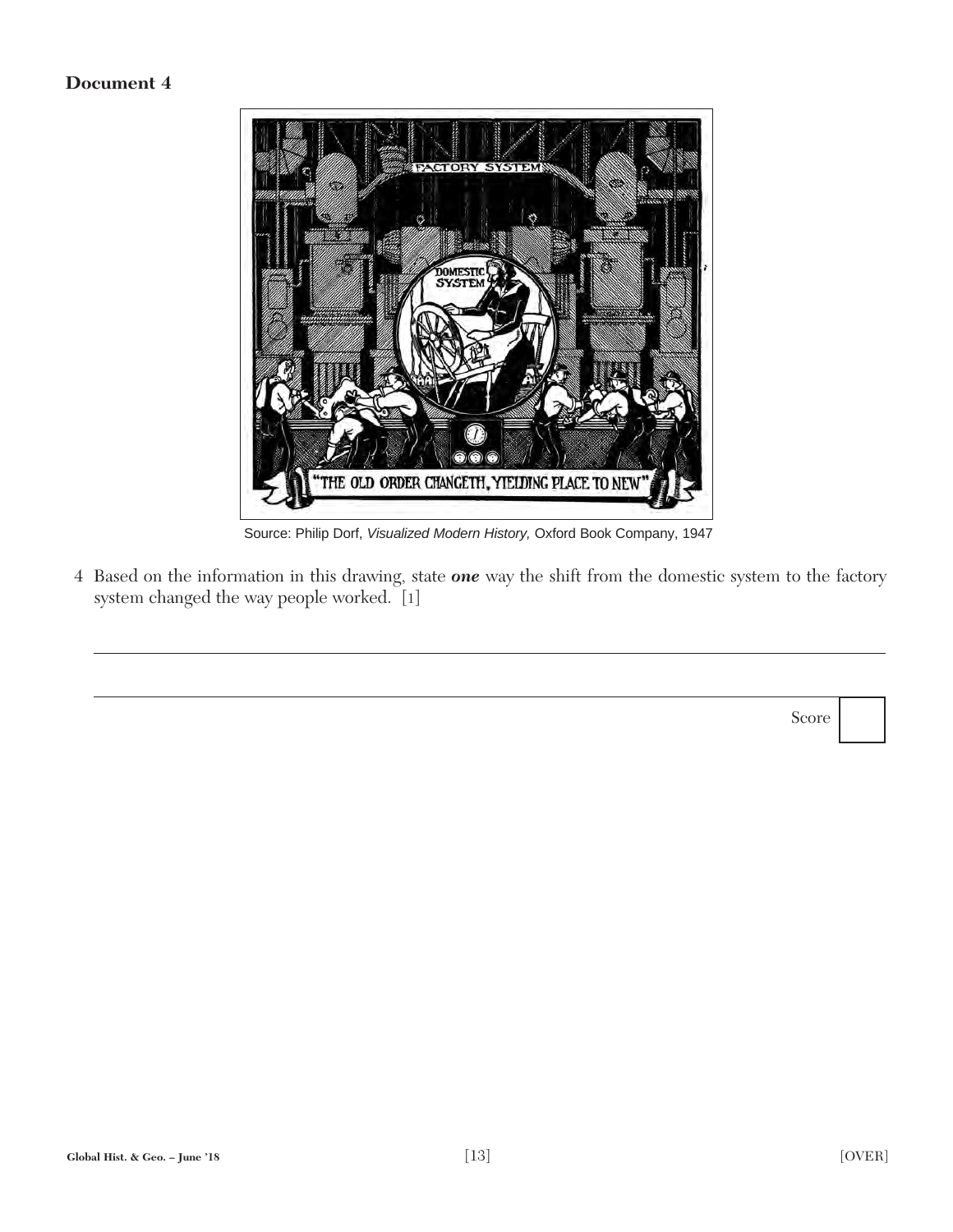## **Document 5a** Document 5b



The Blackfriars Bridge is in Manchester, England, over the Irwell River.

Source: *The Graphic,* October 14, 1876

## **View from Blackfriars Bridge The State of the Thames [River].**

To the Editor of *The Times.* 

 steamboat the space between the water forced themselves at tore up some white cards into at St. Paul's-wharf, Blackfriars- no doubt would have occurred Sir,—I traversed this day by London and Hungerford bridges between half-past 1 and 2 o'clock; it was low water, and I think the tide must have been near the turn. The appearance and the smell of once on my attention. The whole of the river was an opaque pale brown fluid. In order to test the degree of opacity [cloudiness], I pieces, moistened them so as to make them sink easily below the surface, and then dropped some of these pieces into the water at every pier the boat came to; before they had sunk an inch below the surface they were indistinguishable, though the sun shone brightly at the time; and when the pieces fell edgeways the lower part was hidden from sight before the upper part was under water. This happened bridge, Temple-wharf, Southwarkbridge, and Hungerford; and I have further up and down the river. Near the bridges the feculence [impurities] rolled up in clouds so dense that they were visible at the surface, even in water of this kind. . . .

I am, Sir, your obedient servant,

Royal Institution. July 7. M. FARADAY.

Source: Michael Faraday, Letter to the Editor, *The Times,* July 9, 1855

5 Based on these documents, what is *one* environmental effect industrialization had on English cities? [1]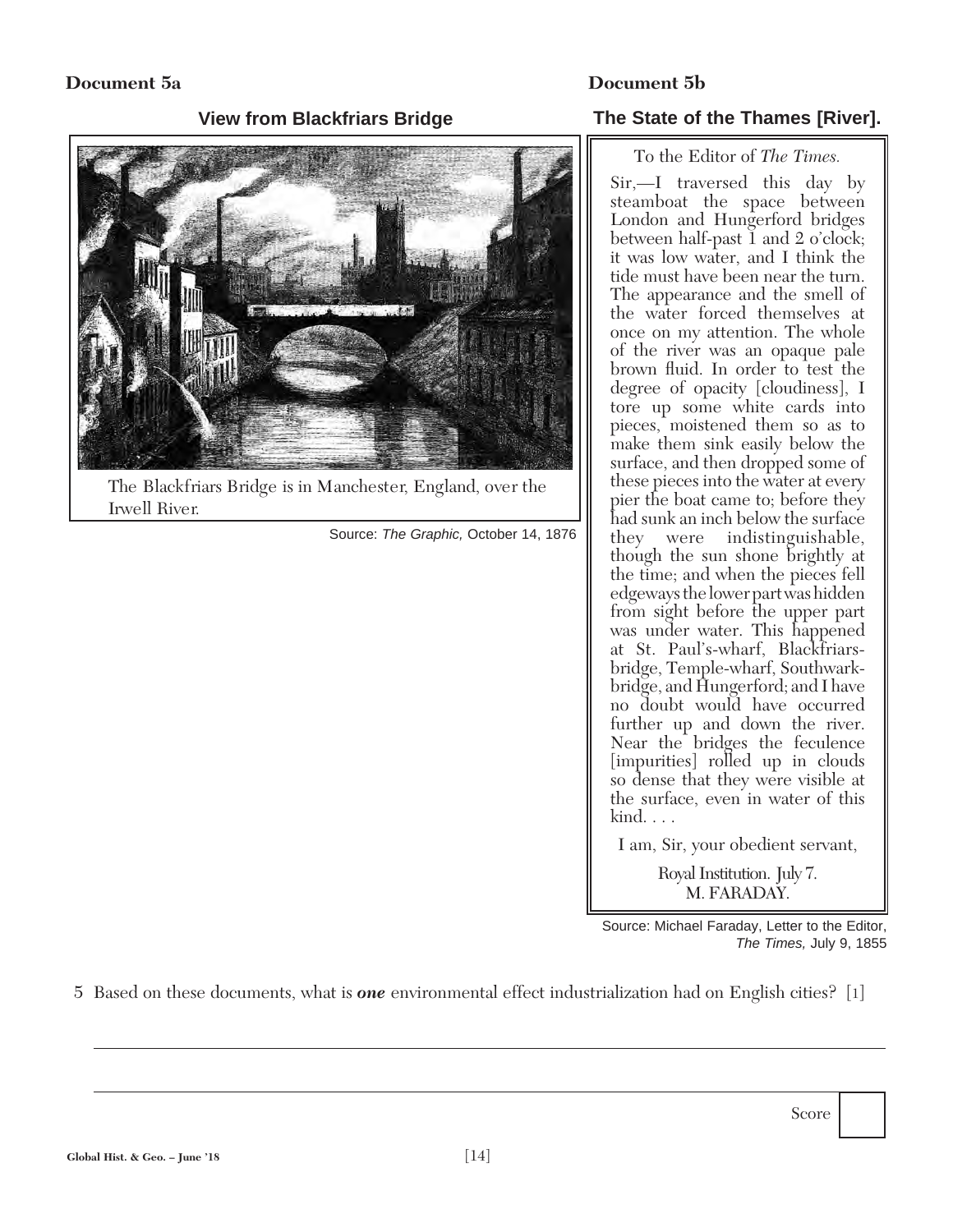. . .India is a birth-place of cotton manufacture. It probably flourished here before the dawn of authentic history. Indian cotton trade was extensive from the earliest times to the end of the eighteenth century. In the beginning of the nineteenth century, British industry started flourishing while Indian industry declined. Generally attributed causes for the decline of the Indian cotton industry are—the invention of the powerloom and other mechanical appliances, monopoly of trade created by the East India Company in their own favour, the imposition of a heavy tariff on Indian cotton and cotton goods in England, exemption of duty on British staples imported in India, and the raising of duties on Indian goods from time to time. . . .

By 1840, the East India Company ceased to be directly interested in Indian trade. In its new role as an administrator, it presented a petition to British Parliament for the removal of invidious [unfair] duties which discouraged and repressed Indian industries. [The East India] Company's capitalists and Indian capitalists were encouraged to establish industries in India.

The nature and extent of this new industrial awakening in India is well illustrated by the history of cotton mills. By 1850, the European factory system became sufficiently developed and coordinated [enough] to be transplanted to the east. The first cotton mill was started in Bombay in 1854 and by the end of the nineteenth century, their number was increased to 193 of which 82 were in the Bombay area alone. After 1877 several cotton mills were started in a number of other places namely, Nagpur, Ahmedabad, Sholapur, Kanpur, Calcutta and Madras. Jamsetji Tata and Morarji Gokuldas were the first Indian manufacturers who started mills in Nagpur and Sholapur respectively. . . .

> Source: Usha Rani Bansal and B. B. Bansal, "Industries in India During 18th and 19th Century," *Indian Journal of History of Science,* April 1984 (adapted)

 *before* 1840? [1] 6*a* According to Bansal and Bansal, what was *one* impact British industrialization had on India

Score

 *after* 1840? [1] *b* According to Bansal and Bansal, what was *one* impact British industrialization had on India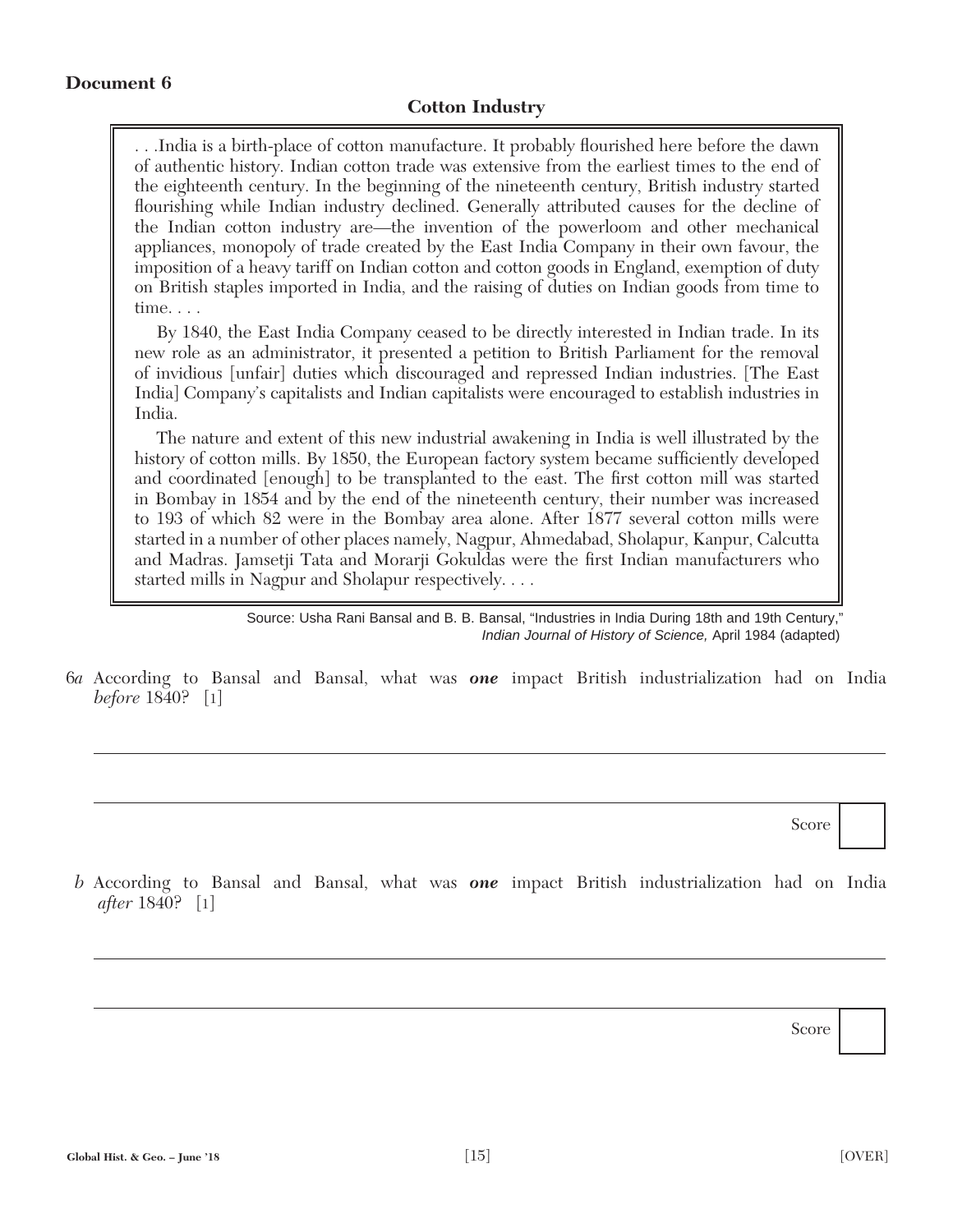## **Document 7**

. . .The war [World War II] produced a redistribution of power more sweeping than in any previous period of history. Among the leading nations in the multipolar prewar international system, Japan, Italy, and Germany were defeated and occupied. Exhausted and nearly bankrupt, once-dominant Britain was reduced to a second-rank power. Defeated at the outset [beginning] of the war and liberated by its allies, France suffered even greater loss of status and power. The Eurocentric world largely through a process of self-destruction came to an inglorious [shameful] end. A new bipolar system replaced the old. Only the United States and the Soviet Union emerged from the war capable of wielding significant influence beyond their borders. . . .

> Source: George C. Herring, *From Colony to Superpower: U.S. Foreign Relations Since 1776,*  Oxford University Press, 2008

7 According to George C. Herring, what is *one* way power was redistributed after World War II? [1]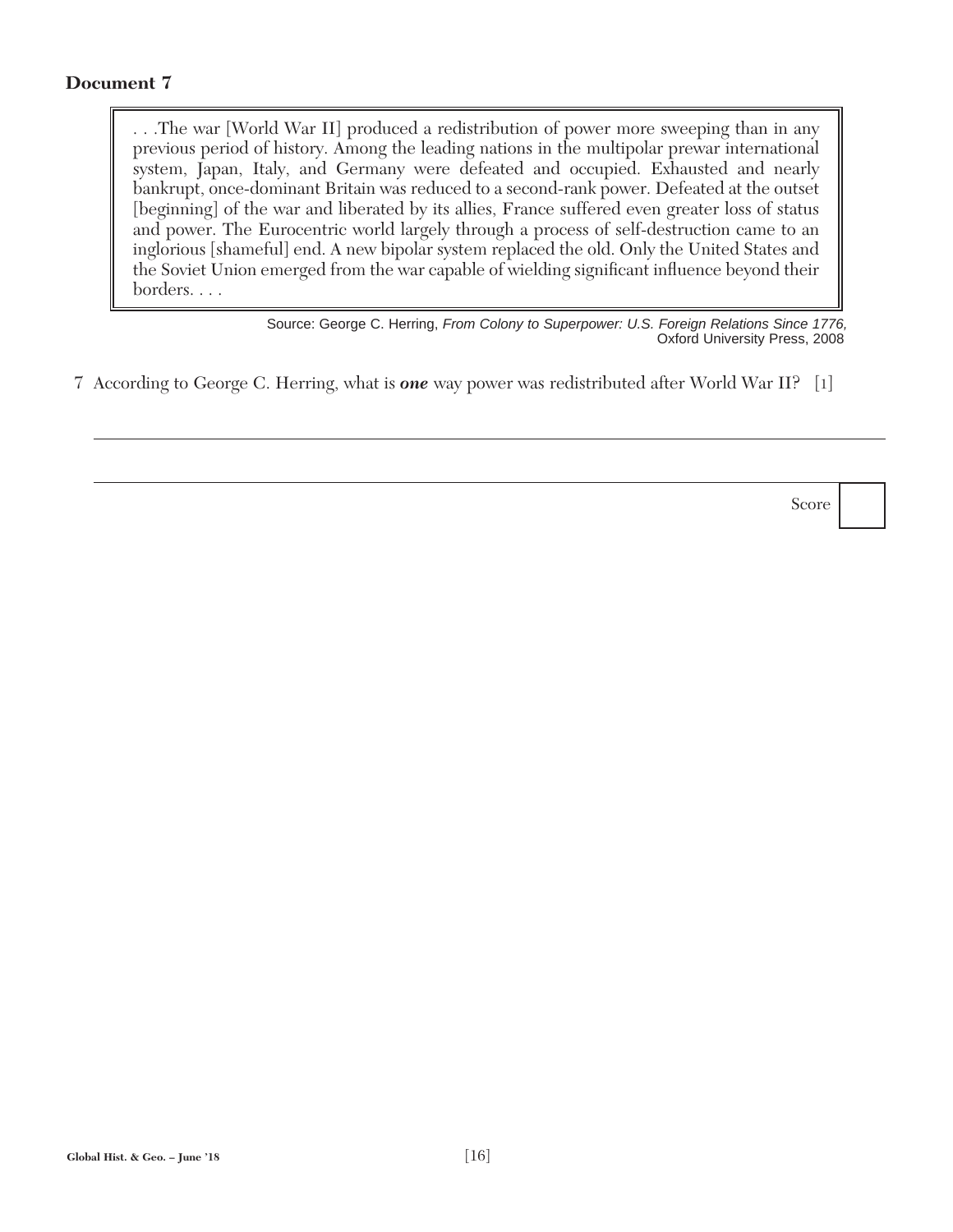## **Document 8a**



Source: Leslie Illingworth, *Daily Mail,* June 16, 1947 (adapted)

## **Document 8b**

. . .Between the signing of the Yalta treaty, with its promise of free elections in Eastern Europe, and Winston Churchill's "Iron Curtain" speech, which foretold the rise of totalitarianism, a year elapsed. During that year, a great many changes took place. The Red Army brought Moscow-trained secret policemen into every occupied country, put local communists in control of national radio stations, and began dismantling youth groups and other civic organizations. They arrested, murdered, and deported people whom they believed to be anti-Soviet, and they brutally enforced a policy of ethnic cleansing. . . .

Source: Anne Applebaum, *Iron Curtain: The Crushing of Eastern Europe 1944–1956,* Anchor Books, 2013

 War II. [1] 8 Based on these documents, state *one* action the Soviet Union took in Eastern Europe after World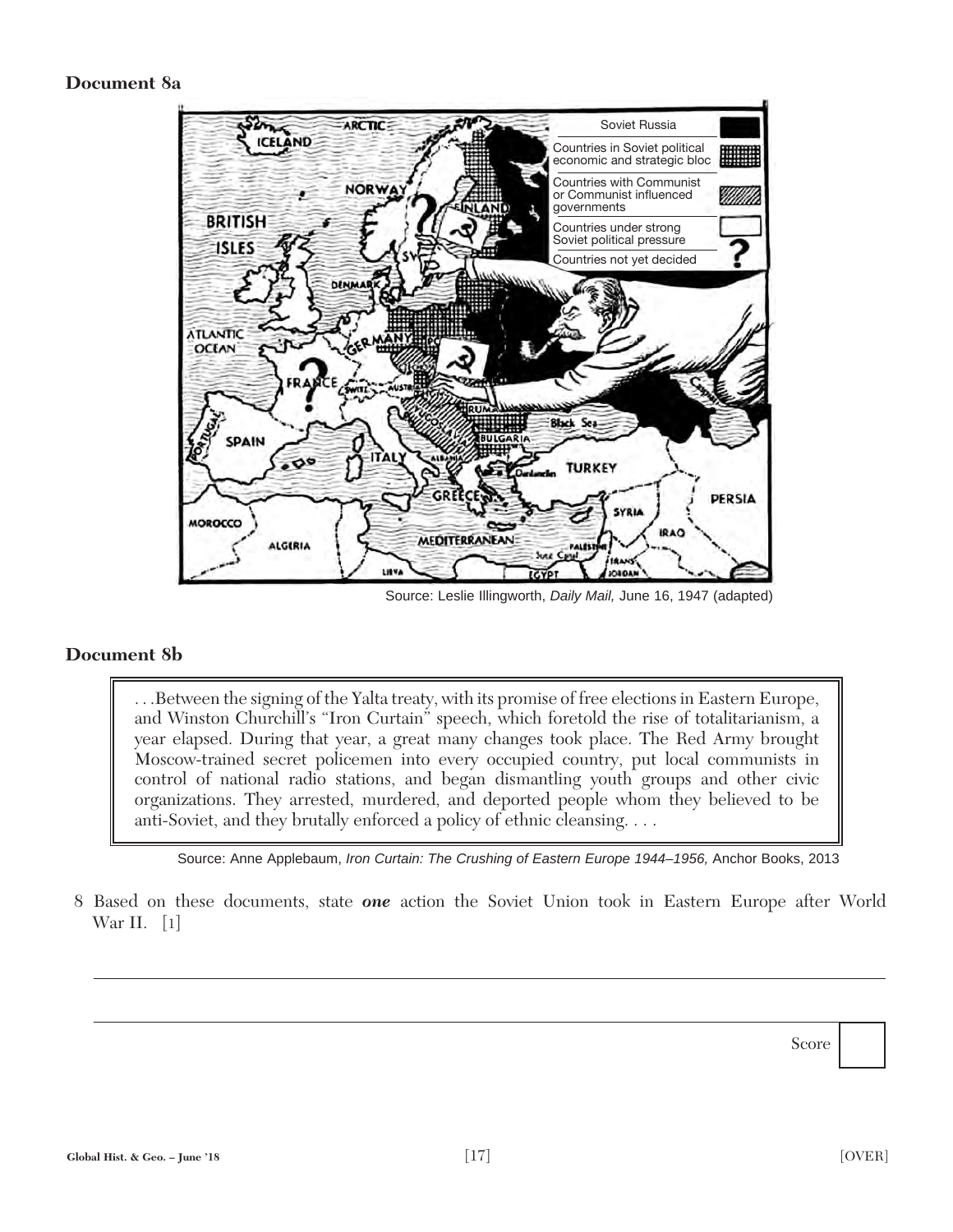## **Document 9a**

In the early 1960s, Cuba and the Soviet Union became allies.



## **Cuba under Castro, 1962**

9*a* Based on the information in this map, state *one* way the Cold War affected Cuba as a result of becoming a Soviet ally. [1]

Facts on File (adapted)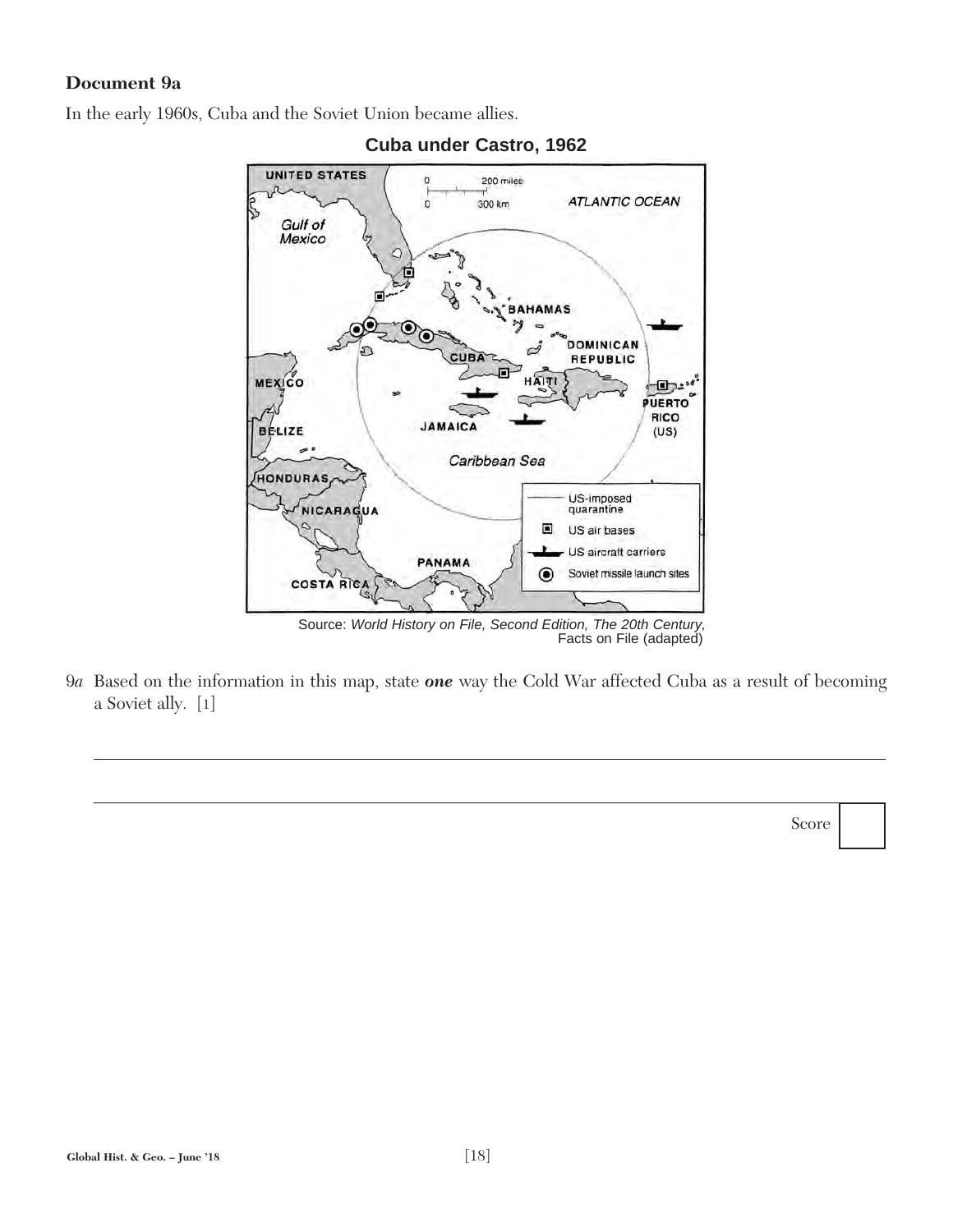## **Document 9b**

## **Excerpt from Nikita Khrushchev's letter to President Kennedy**

 /s/ N. Khrushchev His Excellency Mr. John F. Kennedy President of the United States of America Washington You, Mr. President, are not declaring a quarantine, but rather issuing an ultimatum, and you are threatening that if we do not obey your orders, you will then use force. Think about what you are saying! And you want to persuade me to agree to this! What does it mean to agree to these demands? It would mean for us to conduct our relations with other countries not by reason, but by yielding to tyranny. You are not appealing to reason; you want to intimidate us. . . . Respectfully, Moscow 24 October 1962

Source: Library of Congress

 with the Soviet Union? [1] 9*b* What is **one** concern Nikita Khrushchev expressed in his reaction to President Kennedy's communication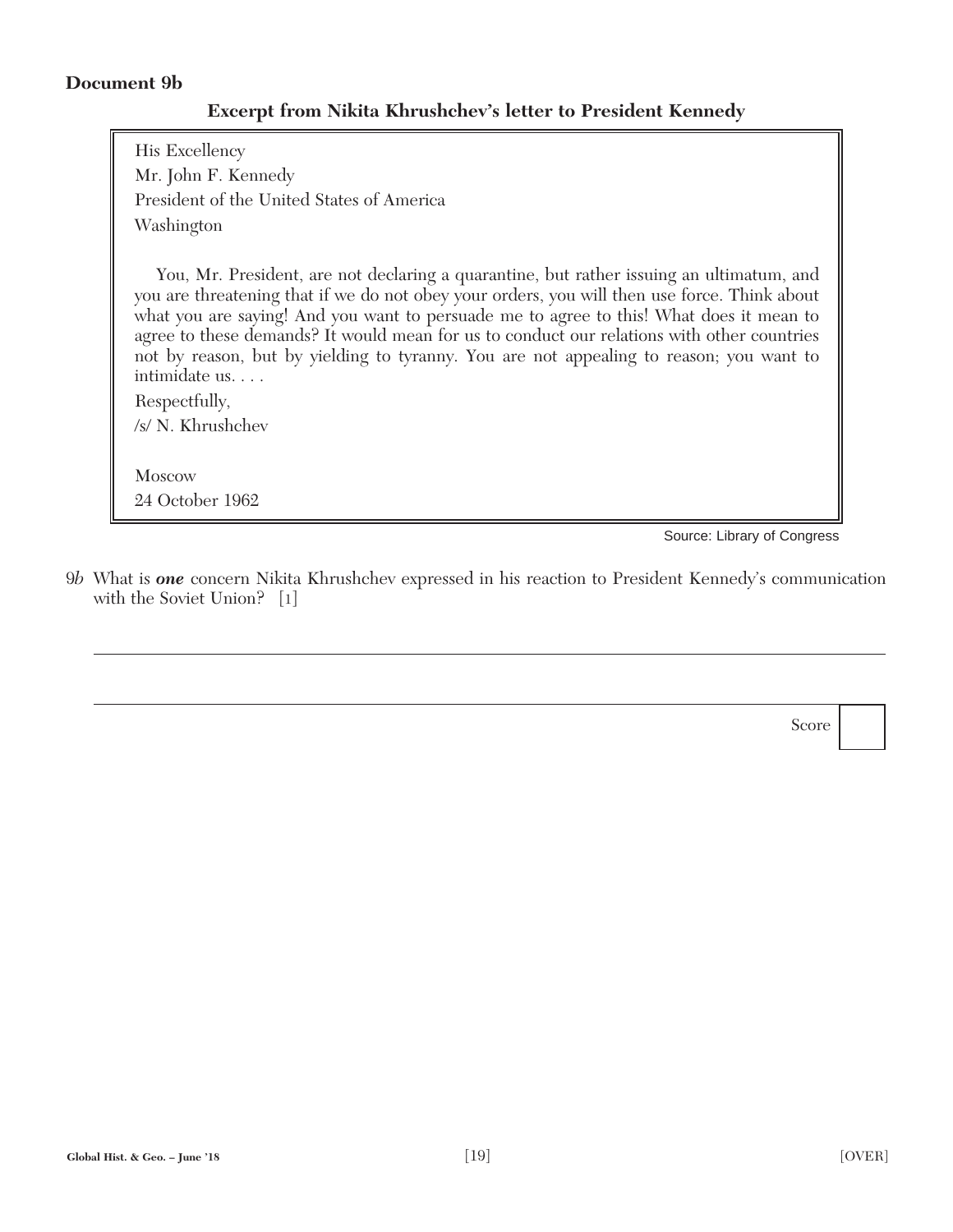## **Part B**

## **Essay**

*Directions*: Write a well-organized essay that includes an introduction, several paragraphs, and a conclusion. Use evidence from *at least four* documents in your essay. Support your response with relevant facts, examples, and details. Include additional outside information.

## **Historical Context:**

Turning points are events that have changed the course of history and had an impact on multiple societies and regions. Some examples of turning points include the *Opium War,* the *Industrial Revolution,* and the *Cold War.* 

Task: Using the information from the documents and your knowledge of global history and geography, write an essay in which you

Select *two* turning points mentioned in the historical context and for *each* 

- Describe the historical circumstances surrounding this turning point
- Discuss the impact of this turning point on societies and/or regions

## **Guidelines:**

## **In your essay, be sure to**

- Develop all aspects of the task
- Incorporate information from *at least four* documents
- Incorporate relevant outside information
- Support the theme with relevant facts, examples, and details
- • Use a logical and clear plan of organization, including an introduction and a conclusion that are beyond a restatement of the theme